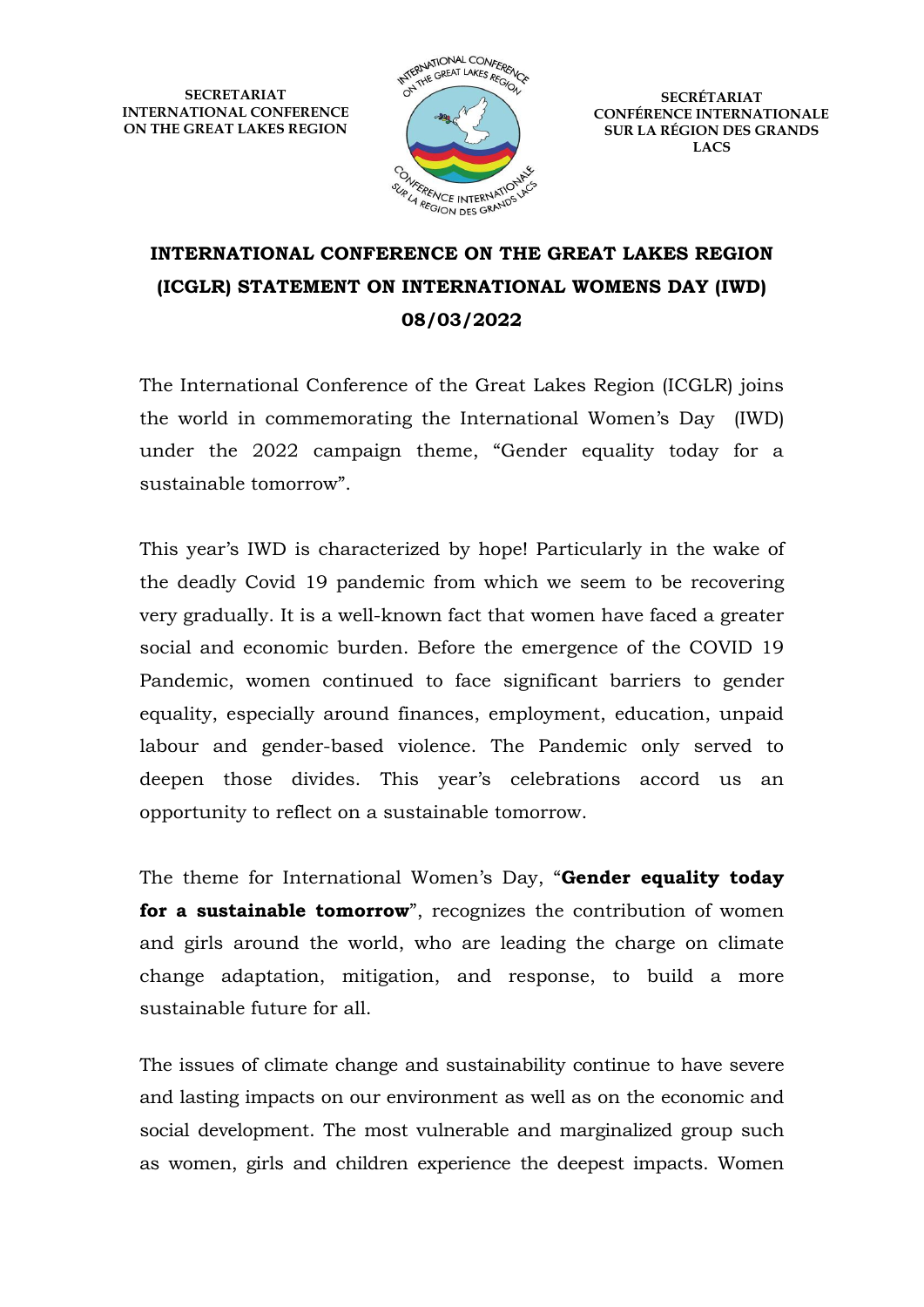are increasingly being recognized as more vulnerable to climate change impacts than men, as they constitute a higher percentage of the world's population and are more dependent on the natural resources that climate change threatens the most.

Nevertheless, women and girls are effective and powerful leaders and change-makers for climate adaptation and mitigation. They are involved in sustainability initiatives around the world, and their participation and leadership results in more effective collective climate action. Continuing to examine the opportunities, as well as the constraints, to empower women and girls to have a voice and be equal players in peace building process, leadership, decision-making process on the issues related to climate change and sustainability is essential for sustainable development and greater gender equality. Without gender equality today, a sustainable future, and an equal future, remains beyond our reach.

Attaining Gender equality has been at the core of ICGLR functions. Member States have undertaken a number of measures to uphold women's rights through the enacting various laws, policies and structures that respond to issues concerning women in the Great Lakes region.

Some of these measures include, among others, the Pact on Security, Stability and Development in the Great Lakes Region (2006) that establishes the Protocol on Prevention and Suppression of Sexual Violence against Women and Children (2006) (Art 11), the Goma Declaration on Eradicating Sexual Violence and Ending Impunity in the GLR (2008), and the Kampala Declaration on SGBV 2011.The Protocol is one of the few regional and internal legal binding instruments to combat sexual violence by protecting victims as well as prosecuting and punishing perpetrators both in peacetime and in time of war. It provides practical recommendations that can be undertaken by Member States to respond to SGBV and end impunity. These